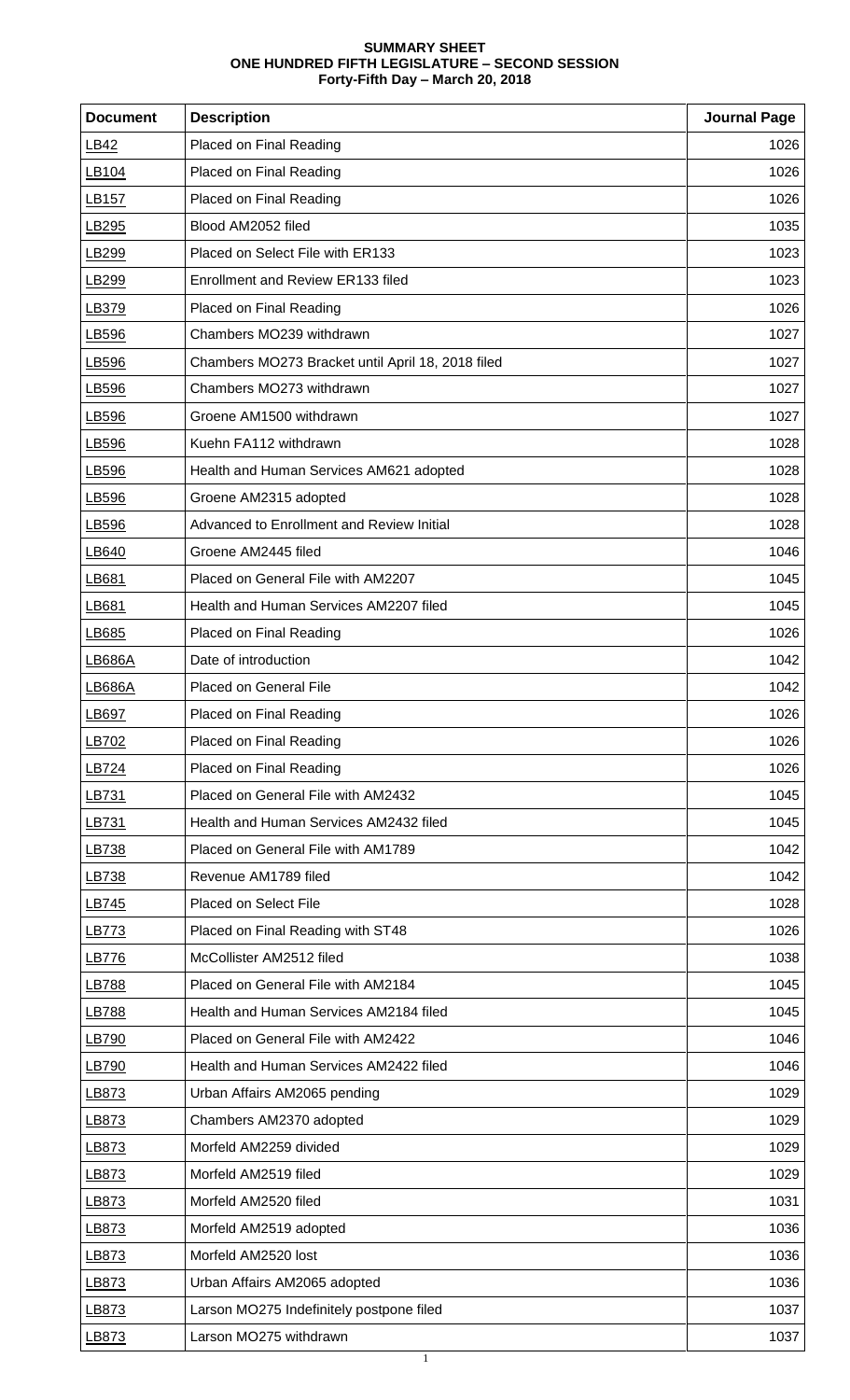| LB873  | Geist FA122 filed                                        | 1037 |
|--------|----------------------------------------------------------|------|
| LB873  | Geist FA122 pending                                      | 1037 |
| LB894A | Date of introduction                                     | 1042 |
| LB894A | Placed on General File                                   | 1042 |
| LB901  | Placed on Select File with ER135                         | 1028 |
| LB901  | <b>Enrollment and Review ER135 filed</b>                 | 1028 |
| LB903  | Placed on Select File with ER134                         | 1028 |
| LB903  | Enrollment and Review ER134 filed                        | 1028 |
| LB913  | Placed on Final Reading                                  | 1026 |
| LB921  | General Affairs AM1935 pending                           | 1041 |
| LB921  | Krist MO276 Bracket until April 18, 2018 filed           | 1041 |
| LB921  | Krist MO276 pending                                      | 1041 |
| LB921  | Krist MO276 pending                                      | 1044 |
| LB921  | Krist MO276 failed                                       | 1046 |
| LB921  | Krist MO277 Reconsider the vote to bracket filed         | 1047 |
| LB921  | Krist MO277 pending                                      | 1047 |
| LB921  | Groene AM2030 filed                                      | 1047 |
| LB921  | Larson AM2551 filed                                      | 1048 |
| LB924  | Placed on General File with AM2181                       | 1046 |
| LB924  | Health and Human Services AM2181 filed                   | 1046 |
| LB931  | Placed on Final Reading                                  | 1026 |
| LB944  | Stinner AM2464 filed                                     | 1031 |
| LB944  | Wishart AM2514 filed                                     | 1034 |
| LB944  | Wishart AM2515 filed                                     | 1035 |
| LB944  | Speaker Major Proposal                                   | 1042 |
| LB945  | Stinner AM2463 filed                                     | 1032 |
| LB948  | Government, Military and Veterans Affairs AM1931 pending | 1048 |
| LB948  | Harr AM2473 filed                                        | 1048 |
| LB948  | Harr AM2473 pending                                      | 1048 |
| LB948  | Chambers MO278 Bracket until April 18, 2018 filed        | 1049 |
| LB948  | Chambers MO278 withdrawn                                 | 1049 |
| LB948  | Harr AM2507 filed                                        | 1049 |
| LB948  | Harr AM2494 filed                                        | 1049 |
| LB948  | Harr AM2497 filed                                        | 1049 |
| LB948  | Harr AM2478 filed                                        | 1049 |
| LB948  | Harr AM2476 filed                                        | 1049 |
| LB993  | Placed on Final Reading                                  | 1026 |
| LB993A | Date of introduction                                     | 1027 |
| LB993A | Placed on General File                                   | 1027 |
| LB1005 | Nebraska Retirement Systems AM2204 adopted               | 1041 |
| LB1005 | Advanced to Enrollment and Review Initial                | 1041 |
| LB1054 | Brewer AM2531 filed                                      | 1037 |
| LB1078 | Placed on Final Reading with ST47                        | 1026 |
| LB1084 | Briese AM2453 filed                                      | 1023 |
| LB1084 | Briese FA120 filed                                       | 1023 |
| LB1090 | Krist FA121 filed                                        | 1027 |
| LB1090 | Placed on Final Reading                                  | 1027 |
| LB1098 | Placed on Select File                                    | 1028 |